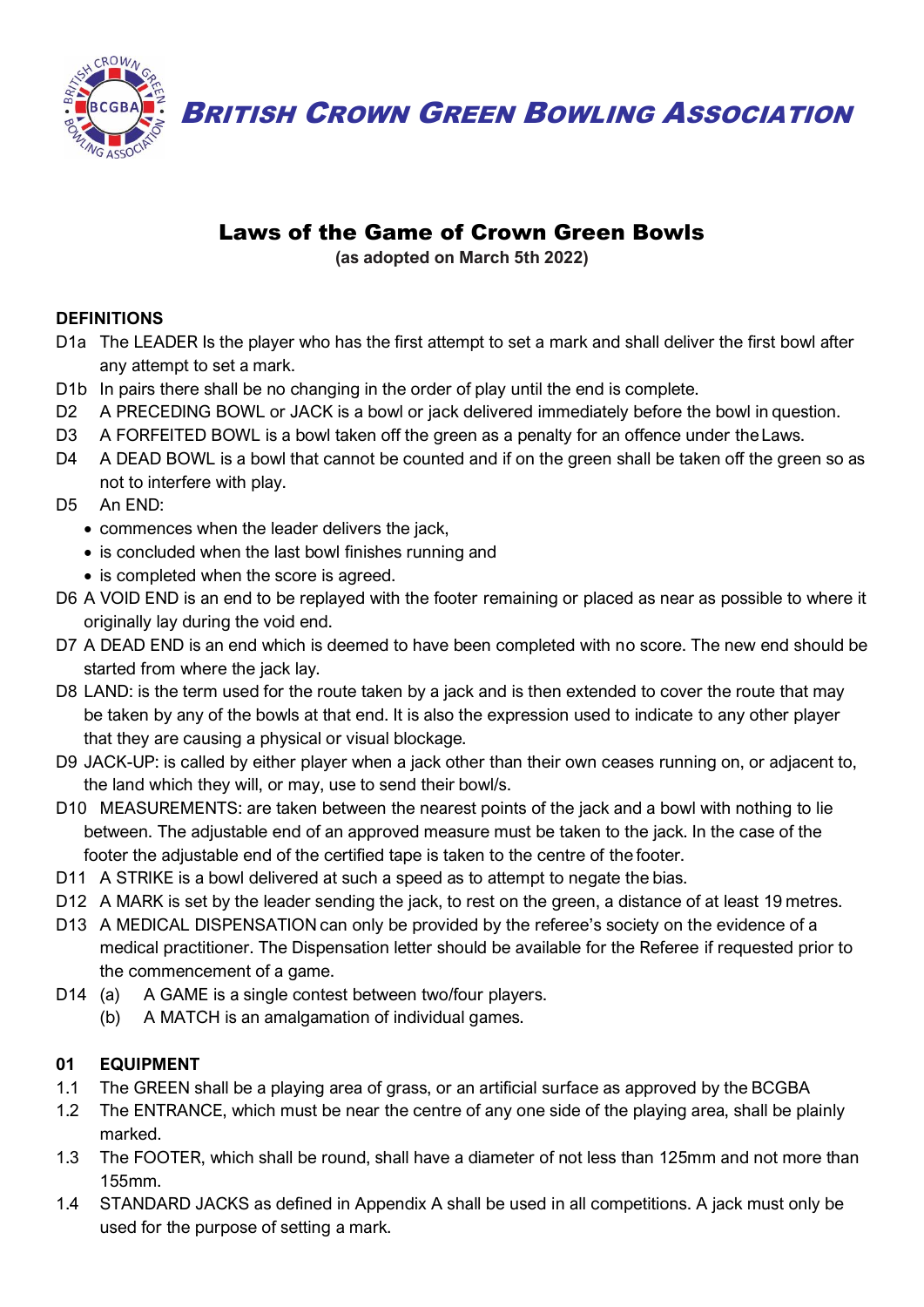- 1.5 A BOWL shall weigh not less than 907gms. (2lb), except that a player with medical evidence of a wasting disease of bone or muscle may be allowed a dispensation. Where age is a consideration, a player may use a bowl under the 907gms limit if the bowl has a minimum profile of 100 mm. A bowl must not have any device for altering or adjusting the bias.
- 1.6 BCGBA approved measuring devices, mechanical devices and artificial surfaces are listed in the Appendices.

#### **02 THE GAME**

- 2.1 The game shall be played on a green by two players each having two bowls, normally playing alternately until each shall have delivered both bowls, the object being to play the bowls as near as possible to the jack.
- 2.2 Where more than two players take part in a game, these Laws shall operate when applicable.
- 2.3 Before commencing play the number of points to be scored to win the game shall be fixed.
- 2.4 The leader at the first end shall be as determined by the organising body of the match.
- 2.5 At the commencement of a game the footer must be placed by the leader, within three metres of the entrance to the green, on either the left or right side and one metre from the edge but no more than two metres from the edge.
- 2.6 If during the course of play any player is found to have substituted a non-standard jack for a standard jack, or has altered the bias of the jack or bowl(s) by any means, or is playing with a bowl having a device for adjusting the bias, that player shall forfeit the game. The offender(s) to receive the minimum score and the opponent(s) to receive the maximum score.
- 2.7 If during the course of a match, any jacks are found to be not in accordance with Appendix A, the affected games shall be declared void and restarted with standard jacks.
- 2.8 No player shall be allowed to change the jack or bowls during the progress of a game except with the consent of the Referee and then only if, in the Referee's opinion, the jack or bowls are so damaged as to be unplayable.

#### **03 SCORING**

- 3.1 A bowl must be played at least three metres from the footer and rest on the green to count, except when all the bowls of the opponent(s) are out of play.
- 3.2 The winner of an end is the player whose bowl is nearest the jack or, if all the bowls of the opponent(s) are out of play, still has at least one bowl in play. The winner shall be the leader and have the first attempt to set a mark at the succeeding end. In pairs either of the winning pair may be the leader atthe next end.
- 3.3 The winner of each end will count one point for each bowl nearer to the jack than the nearest bowl of the opponent(s) or, if all the bowls of the opponent(s) are out of play, one point for each bowl still in play.
- 3.4 The result of the end shall be clearly indicated, by the winner, to the two markers, except at competitions at which an official marker for each game has been appointed, and official scoreboards are in use. Where there are two markers they must sit together and agree each other's score cards every third end and at the end of the game. Where the score cannot be agreed, by the markers or players, it shall revert to the end where both score cards show the score to be in agreement.

#### **04 SETTING A MARK**

- 4.1 In an attempt to set a mark, a player bowling the jack must allow the opponent(s) the opportunity of seeing with what bias it is delivered, and of watching its course from a point near the footer.
- 4.2 A mark is set when the jack having been bowled, does not go off the green, is not prevented from going off by resting against anything at the edge or in the channel or, after lawful objection, is proved by measurement, with a certified measure, to be at least 19 metres from the footer, with the footer at least 1 metre from the edge.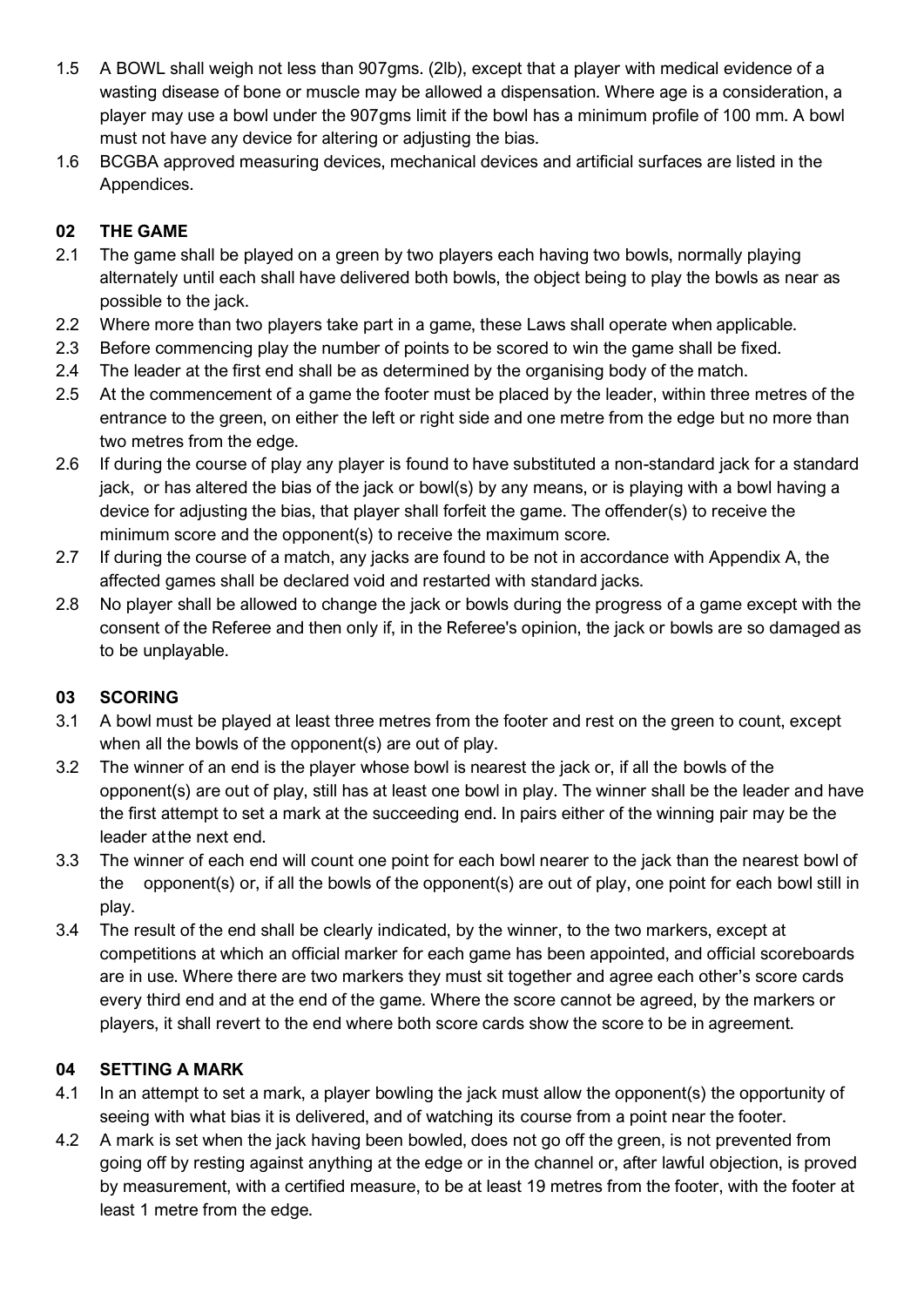- 4.3 If the jack in its course is impeded in any way, or stops on the land of other players, it must under all circumstances be returned. If two jacks are bowled near the same place, the one that is last stationary must be returned. The same player to have another attempt at setting a mark.
- 4.4a Objection to a mark set by the leader can only be made by the leader's opponent after the first bowl has come to rest. If the opponent objects before the leader's first bowl has come to rest, the leader may have the jack, and bowl if played, returned to have another attempt at setting a mark. Only the opponent can object to the mark. An opponent objecting to a mark must make a clear indication that an objection has been made.
- 4.4b If, after an objection to a mark has been made, it is proved by measurement to be a mark, the jack and bowl shall remain.
- 4.5 If the leader fails to set a mark, the leader's opponent is then entitled to an attempt at setting a mark. In pairs this will be the player waiting to follow the leader.
- 4.6 If the leader fails to set a mark, objection to an attempt by the opponent must be made by theleader before delivering the first bowl.
- 4.7 If the opponent then fails to set a mark, the leader shall have another attempt and so on, alternately, until a mark has been set by one of them. The original leader to play the first bowl.
- 4.8 When the leader, having had an attempt to set a mark, is prevented from delivering the first bowl through a tape on the green during the measure of a mark from another end, or if the first bowl is impeded, the jack may be returned for the leader to have another attempt at setting a mark.
- 4.9 The first attempt to set a new mark, after a dead end, shall be made by the same player who set the mark in the dead end. Any dead bowls are reinstated for the new end. Any forfeited bowls are not reinstated for the replayed end.
- 4.10 The first attempt to set a new mark, after a void end, shall be made by the same player who set the mark in the void end. Any dead bowls are reinstated for the new end. Any forfeited bowls are not reinstated for the replayed end.

#### **05 METHOD OF PLAY**

- 5.1 At no time may the footer be used with the centre less than one metre from the edge of thegreen.
- 5.2 Objection to the placement of the footer must be made by the leader's opponent only after the first bowl has come to rest or, if in the leader's first attempt at setting a mark, the jack goes off the green. If the footer is then found, by measurement, to be incorrectly placed the end shall be re-started, with the footer correctly placed, the opponent attempting to set the mark, otherwise play shall continue.
- 5.3 A player's foot must be placed on the footer when delivering either the jack or a bowl. A player placing the right foot on the footer must play the jack and bowls with the right hand, and a player placing the left foot on the footer must play jack and bowls with the left hand. Nothing in this Law shall apply to any player who suffers a permanent disability of a limb. The player must have a medical dispensation.
- 5.4 A player must bowl with the same hand throughout the game. Where disability or infirmity prevent a player from delivering jacks or bowls directly from hand than a mechanical aid, of a type approved by the Association, may be used to provide assistance.
- 5.5 Any bowl not played in accordance with Laws 5.3 and 5.4 may be stopped by the Referee and returned to be played again. If a player offends again during the course of the game, the bowl wrongly played shall be forfeited.
- 5.6 Players are required to give a verbal warning to their opponent and to take every precaution before striking, to eliminate the possibility of causing injury to other players, Referee, Measurers or spectators by being struck with a jack or bowls. A player shall receive a caution for the first transgression of this Law. For a second offence, the game shall be awarded to the opponent(s). The offender(s) to receive no further score and the opponent(s) to receive the maximum score.
- 5.7 A player may retain possession of the footer until that player's bowl has ceased running. If a player has taken up the footer after playing a bowl, which for any reason has to be replayed, or if the footer is accidentally displaced during an end, it shall be replaced as nearly as possible in its former position.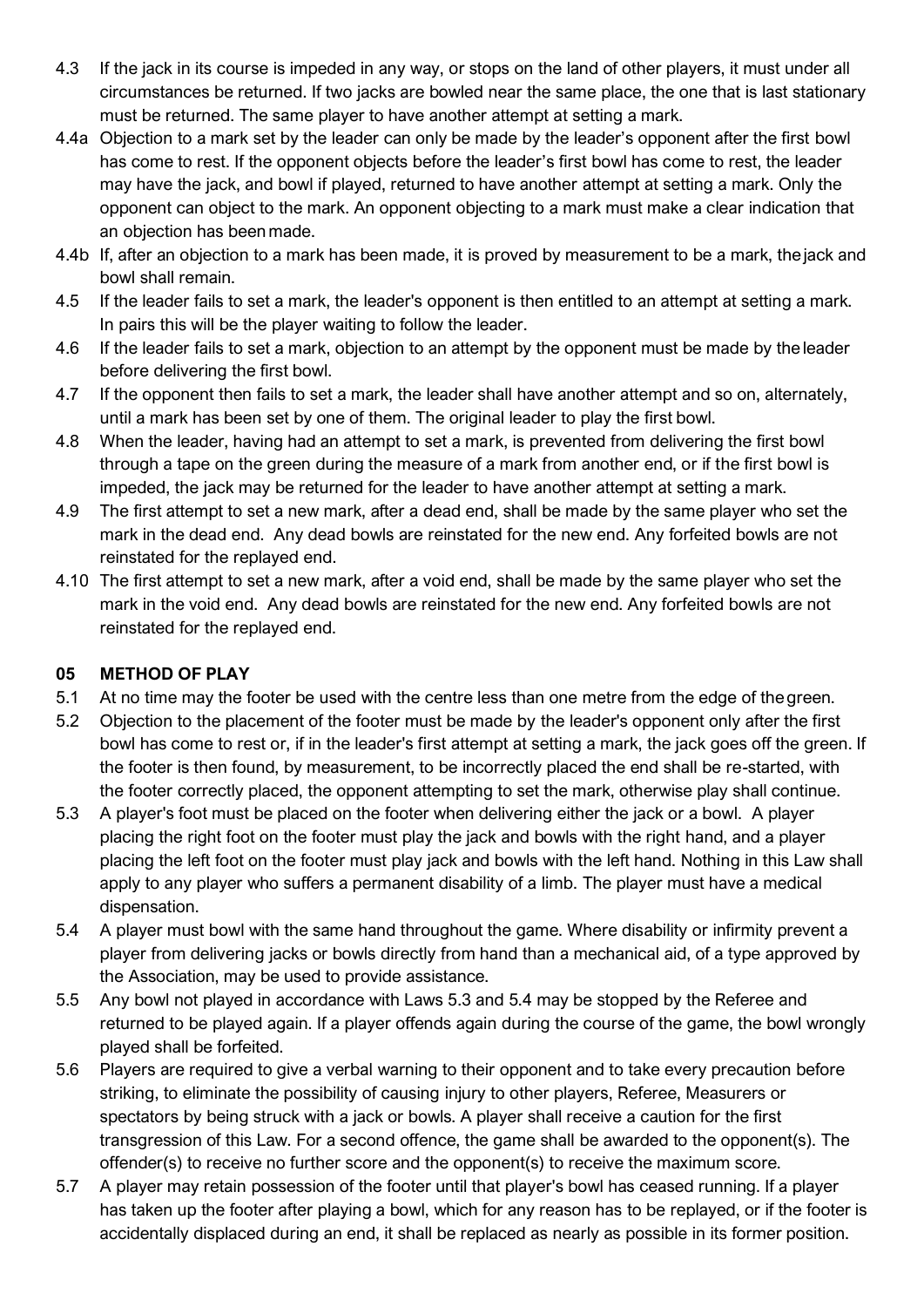- 5.8 If the leader's first bowl has been forfeited, the leader's remaining bowl shall be played, followedby the opponent playing two bowls consecutively.
- 5.9 If the first bowl of the leader's opponent has been forfeited, the leader's remaining bowl shall be played, followed by the opponent playing the last bowl.
- 5.10 A player may play a bowl so as to block an opponent's course, but a bowl must not be placed, or played a distance less than three metres from the footer, otherwise it shall be a forfeited bowl.
- 5.11 If a player has taken up position on the footer and a bowl falls from that player's hand, even by accident, and travels more than 3 metres, from the centre of the footer, in a forward direction, it shall be deemed to have been played.
- 5.12 If a player delivers any bowl out of turn it must be returned to be played in its proper turn.
- 5.13 If a player, in turn, delivers a bowl of another player, it shall be returned to the proper owner to be played, the offender forfeiting a bowl.
- 5.14 A player, when at the end where the jack lies, must not stand directly behind the jack or obstruct the view of an opponent.
- 5.15 After each end is concluded, the footer shall be placed at the jack by the last player. The footer may only be repositioned by the leader of the next end and before the first attempt to set a mark, anywhere within a space of one metre from where the jack lay at the conclusion of the last end but at least one metre in from the edge of the green. The footer must not be moved after the first attempt to set a mark by either the leader or the opponent until the end is concluded.

#### **06 RUNNING JACK OR BOWL**

- 6.1 A bowl played while the jack or preceding bowl is in motion shall be forfeited.
- 6.2 If a running jack or bowl appears to be in danger of striking a still bowl or jack belonging to another end, such running jack or bowl should be stopped and returned to be replayed.
- 6.3 If a running bowl is impeded in any way, except by either player, it must be played again. If a running bowl is impeded by either player, all the offender(s) bowls shall be forfeited at that end.
- 6.4 A player must not attempt to affect the running of any bowl, nor follow it up in such a manner as to obstruct the view of the opponent. For a first offence, involving the player's own bowl, that bowl shall be forfeited. In the case of a further offence, the game shall be awarded to the opponent(s). The offender(s) to receive no further score and the opponent(s) to receive the maximum score.
- 6.5 Should a player attempt to influence the running of an opponent's bowl, all the offender(s) bowls shall be forfeited at that end.
- 6.6 A bowl played or struck off the green, or prevented from going off by resting against anything at the edge or in the channel, is a dead bowl.

## **07 STILL JACK OR BOWL**

- 7.1.a If, as a result of a lawfully played bowl, the jack is disturbed and goes off the green, or is prevented from going off by resting against anything at the edge or in the channel, that end shall be dead. If, after a legitimate mark has been set, the jack goes off the green, the footer should be placed one metre in from the point where the jack left the green, the same player setting the mark. Any dead bowls are reinstated for the new end. Any forfeited bowls are not reinstated for the replayed end.
- 7.1.b If the disturbed jack comes into contact with a bowl or jack not belonging to that end, or if it comes into contact with any person on the green the end becomes void.
- 7.2 If, as a result of a lawfully played bowl, the jack or any bowls are disturbed and come into contact with other bowls belonging to that end, the jack and any bowls so disturbed must remain where they stop.
- 7.3 If, as a result of a bowl wrongly played, the jack or any lawful bowl already played is disturbed, such jack or bowls shall be replaced as near as possible in their original positions.
- 7.4 If the jack or any bowl is displaced by the jack or a bowl of any other players, or by any exterior cause, and the players agree as to the spot of replacement, the end must be continued, otherwise the end is void.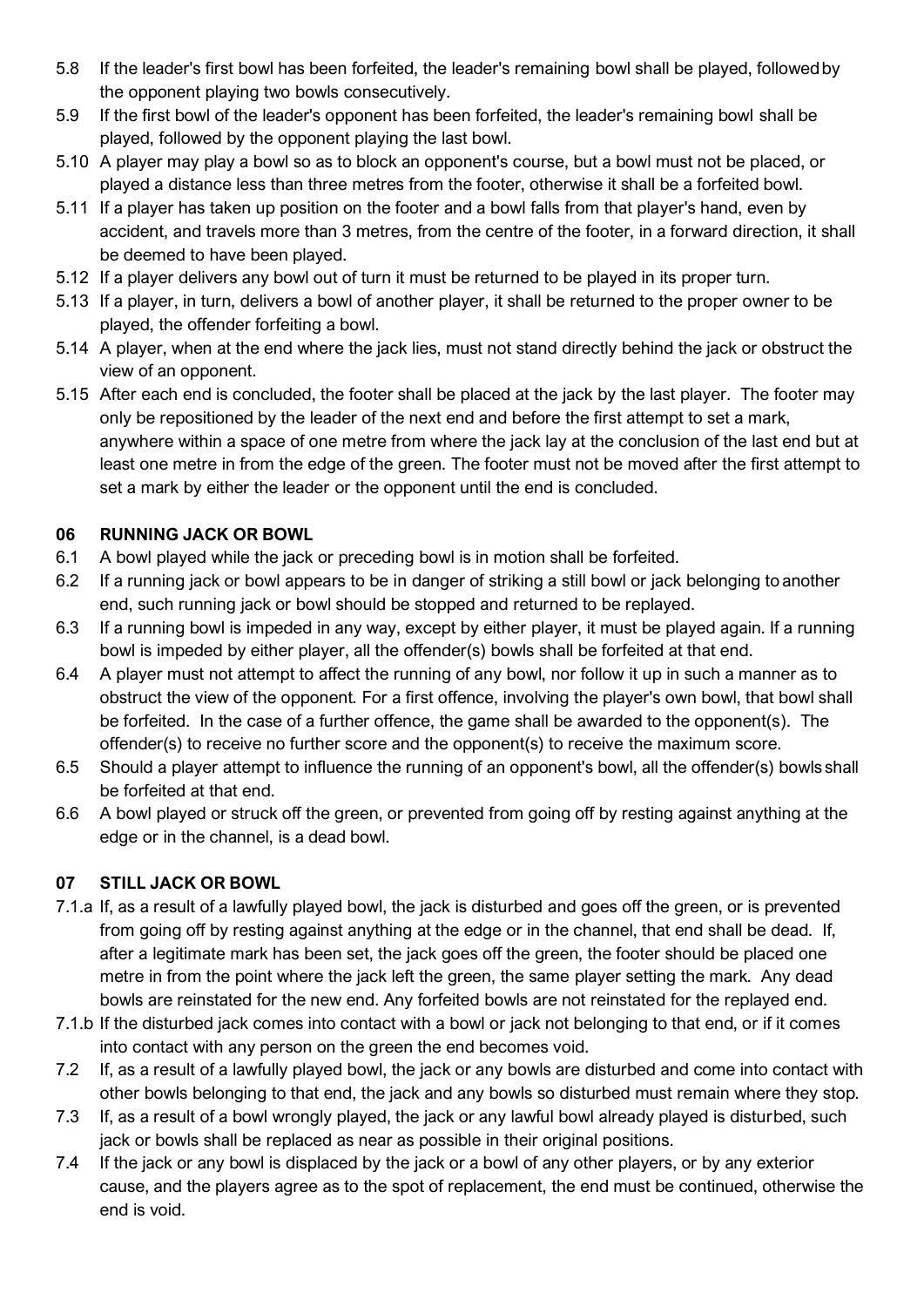- 7.5a When an end is concluded neither the jack nor a bowl claimed to count may be moved without the consent of the opponent until the points are counted and all players are satisfied, otherwise all bowls of the offender(s) shall be forfeited at the end concerned.
- 7.5b When an end is concluded i.e., all the bowls have come to rest, a player may remove their own noncounting bowl without incurring a penalty.
- 7.6 Should any player of an end touch or displace a still jack or bowl before the end is complete, all the bowls of the offender(s) shall be forfeited at the end concerned.

#### **08 MEASURING**

- 8.1 No measurement of an end is permitted until the end is concluded.
- 8.2 When an end is being measured, all players must stand away and not interfere with the actions of either the Referee or Measurer(s).
- 8.3 The Referee or Measurers are not permitted to place either their thumb or finger(s) on either the jack or a bowl when measuring an end.
- 8.4 In the event of the displacement of the jack or a bowl being measured any points already given shall stand. If no points have been given when all measurements are finished, the end is complete. If either the jack or a bowl being measured is displaced by a player, that player shall lose the point in question.
- 8.5 When a bowl is touching either the jack or another bowl, and has to be removed so that nothing lies between the jack and the bowl to be measured, it must be removed by the Referee and the measurement made after such removal.

## **09 REFEREE, MEASURERS AND PLAYERS**

- 9.1 Referees are instructed to insist that games are carried out strictly in accordance with the Laws of the Game.
- 9.2 No person, other than the players and the Referee, is allowed on the green (except Measurers when their services are required). Nothing in this Law will apply to a severely disabled person who needs assistance on the green.
- 9.3 If, after commencing a game, any player shall refuse or is unable to continue, the Refereeshall decide on the point at issue.
- 9.4 Should a player further refuse to continue the game, that player shall forfeit the game. The offender(s) to receive no further score and the opponent(s) to receive the maximum score.
- 9.5 Should a player leave sight of the green without informing the opponent and obtaining the permission of the Referee, that player shall forfeit the game. The offender(s) to receive no further score and the opponent(s) to receive the maximum score.
- 9.6 If a player has to stop play or leave the green due to any incident, and is unable to resume play before the finish of the match, (or that round in a competition), the opponent(s) shall be awarded the game. The score of the player who left the green to remain as it stood and the opponent(s) to receive the maximum score.
- 9.7 In the case of any wilful breach of the Laws of the Game or any unfair play or unsporting conduct, the Referee may caution the offending player(s) or spectator(s), or order them to retire from the game or the surrounding area of the green. In the case of players, no substitutes shall be allowed and the game shall be awarded to the opponent(s). The offender(s) to receive the minimum score and the opponents to receive the maximum score.
- 9.8 A player receiving a second verbal caution shall forfeit the game. The offender(s) to receive no further score and the opponent(s) to receive the maximum score.
- 9.9 If, during the course of a game, it becomes so dark that the jack cannot be seen distinctly from the footer, the player may request to have a light exhibited at the jack, or may appeal to the Referee, whose decision shall be final, for the game to be suspended.
- 9.10 In the event of a suspension under Law 9.9 or any other unforeseen circumstances, the points scored by each player shall stand and the position of the jack shall be marked. Ends should be completed if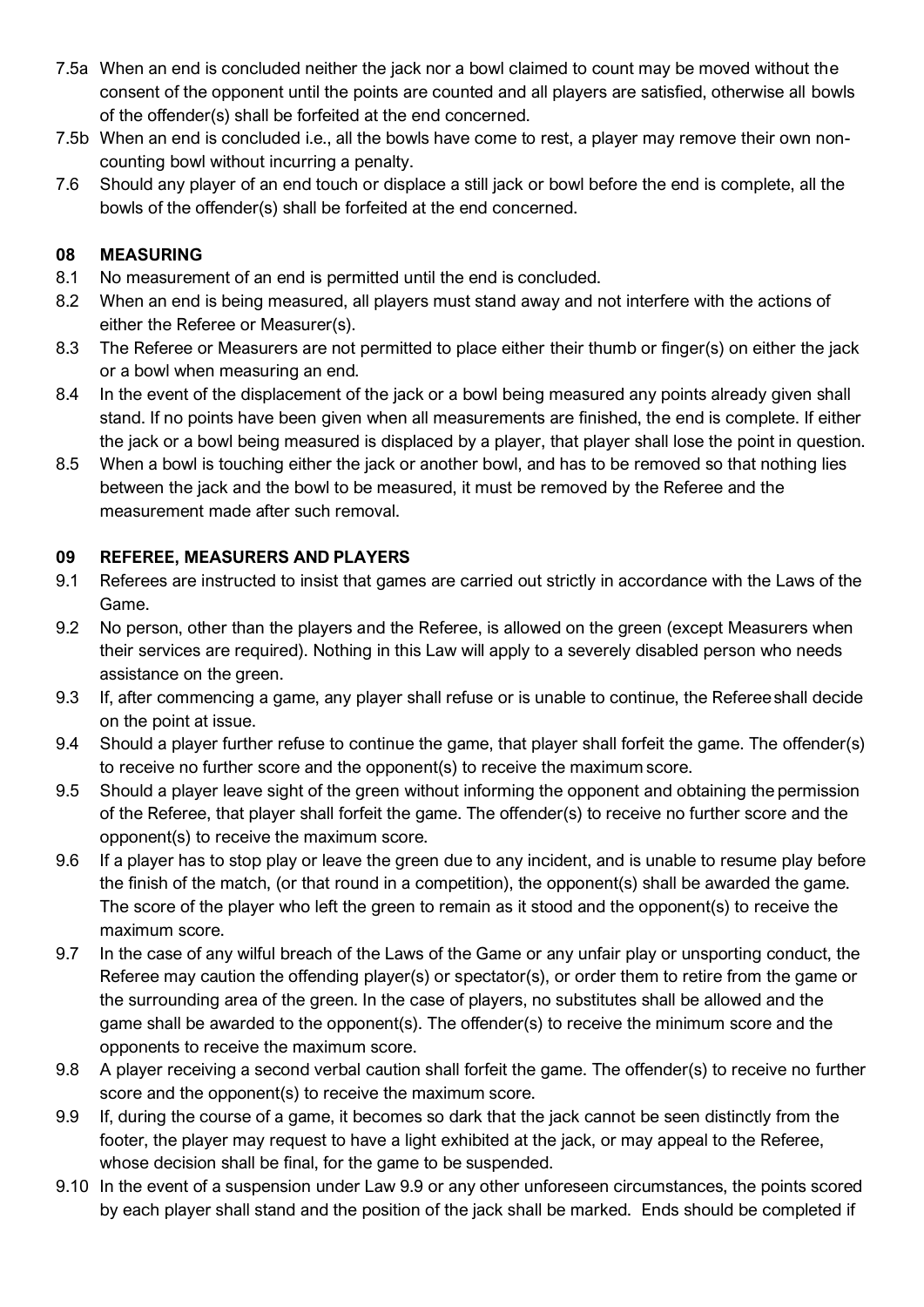possible. Games shall be restarted from an agreed point as near as possible to where the jack lay at the last end played.

# **10 ELECTRONIC DEVICES, SMOKING AND FOOTWEAR**

- 10.1 Electronic devices e.g., mobile phones, pagers, smart watches etc, in active mode are not allowed on the green. Should a player fail to comply, that player shall forfeit the game. The offender(s) to receive no further score and the opponent(s) to receive the maximum score.
- 10.2 Smoking: Smoking, vaping and the use of electronic cigarettes is not allowed whilst participating in the game of Crown Green Bowls. The offending player(s) shall receive no further score and the opponent(s) shall receive the maximum score.
- 10.3 Footwear: Hard block-heeled or open-toed footwear must not be worn on the green in any game played under the Association's jurisdiction. The offending player(s) shall receive no further score and the opponent(s) shall receive the maximum score.

## **11 DISPUTE NOT PROVIDED FOR IN THE LAWS**

11.1 Any dispute arising which is not provided for in the foregoing Laws shall be decided by the Referee whose decision shall be final.

# **12 ALTERATION OF LAWS**

- 12.1 The Laws of the Game and interpretation thereof are the copywrite of the British Crown Green Bowling Association, and from its decisions there shall be no appeal either at Law or otherwise.
- 12.2 None of these Laws shall be altered except as provided by the Association's Bye-Laws numbered 16 and 17 for the alteration of Rules and Bye-Laws.
- 12.3 Amendments to the Laws of the Game can only be proposed every third year except at a Special General Meeting.

## **APPENDIX A – A STANDARD JACK**

1 The game shall be played with standard Jacks of 2 full bias as approved by the British Crown Green Bowling Association.

Jacks manufactured after 1st March 2004 shall be black or yellow in colour. They shall weigh 666grams plus or minus 10grams. The width shall be 90.5mm plus or minus 0.5mm. The height shall be 98mm plus or minus 0.5mm.

There shall be on both sides an engraved circle, the outer edge of which shall be 20mm in diameter plus or minus 1mm. There shall be three solid inserted spots on the non-bias side which shall be white in black jacks and black in yellow jacks. These spots shall be 6mm in diameter and shall be spaced equidistant from each other at a radius of 19mm plus or minus 1mm from the centre of the engraved circle to the centre of the inserted spots. The engraved circles shall be coloured in unison with the inserted spots.

All new standard jacks shall bear the manufacturer's name on the bias side. They shall be branded BCGBA and the code letter of the official tester will be inserted within the recognised kidney shaped stamp. Standard jacks shall not be numbered or lettered. Evidence of ownership shall be made on the non-bias side. Manufacturers shall be allowed to use their own distinctive configuration of grip marks, the pattern of which shall be registered with the BCGBA.

- 2 All jacks submitted for testing must conform to the 1st March 2004 requirements. If black in colour white mounts and spots, if white or Yellow in colour black mounts and spots. In place of mounts, composition jacks may have engraved circles of approximately the diameter of the mounts or spots and filled in the appropriate colour.
- 3 New and renovated jacks shall be stamped consecutively with the year of expiry and for this purpose the year shall be reckoned from 1st January to 31st December**.** All jacks shall be re-tested at not